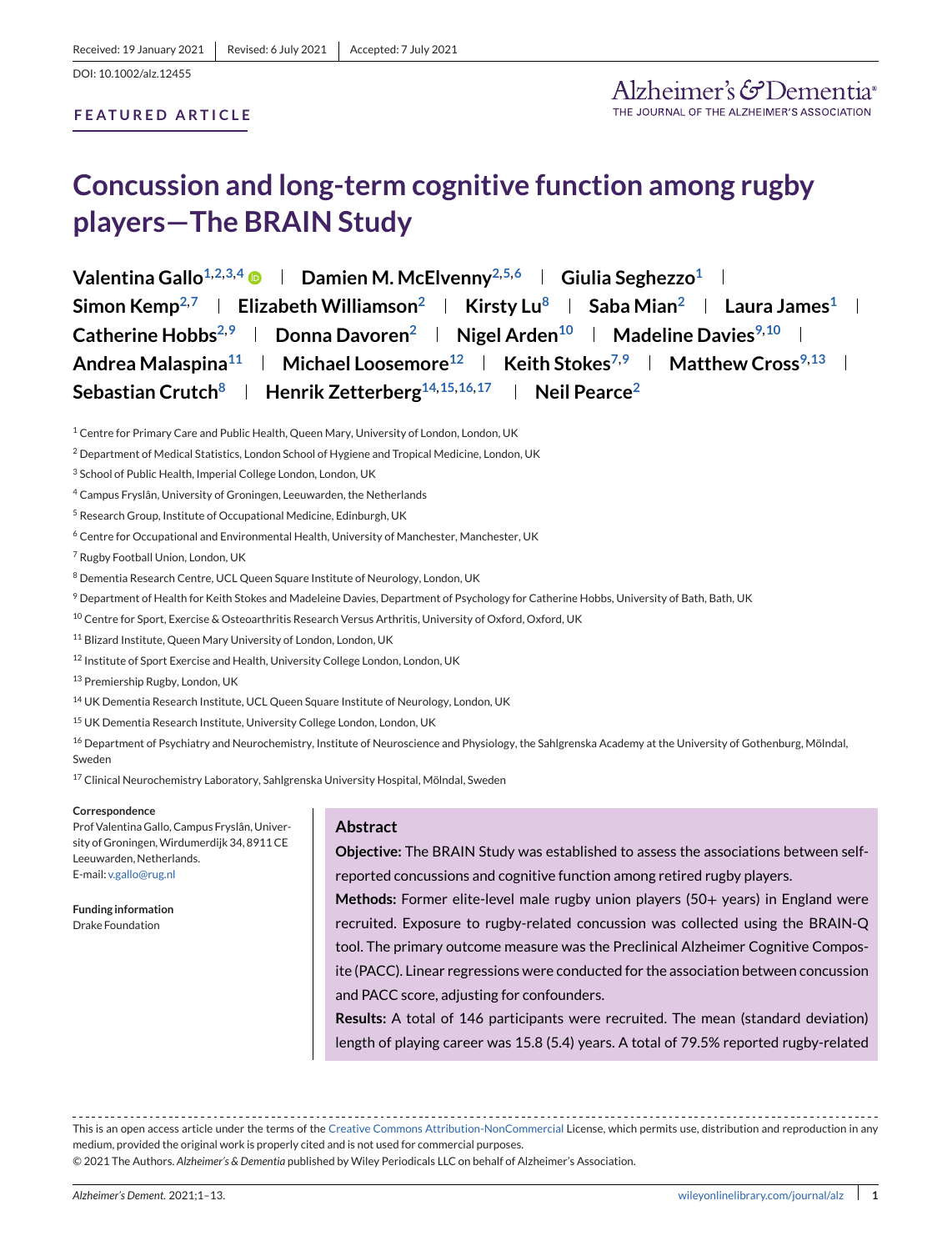concussion(s). No association was found between concussion and PACC (*β* –0.03 [95% confidence interval (CI): –1.31, 0.26]). However, participants aged 80+ years reporting 3+ concussions had worse cognitive function than those without concussion (*β* –1.04 [95% CI: –1.62, –0.47]).

**Conclusions:** Overall there was no association between concussion and cognitive function; however, a significant interaction with age revealed an association in older participants.

### **KEYWORDS**

cognitive function, occupational epidemiology, rugby, sports-related concussion

# **1 INTRODUCTION**

Since chronic traumatic encephalopathy (CTE) was first described as a nosological entity, $1/2$  scientific attention has focused on the long-term sequelae of sports-related mild traumatic brain injury, or concussion.<sup>[3](#page-11-0)</sup> Neuropathological changes suggestive of CTE have been reported in boxers, $4$  American football players, $5$  ice hockey players, $6$  football (soccer) players,  $7,8$  and rugby players.  $8,9$  However, these reports are mostly based on case series, with limited sample sizes. The findings among American footballers showed also that length of career was associated with more severe neuropathology,  $10-12$  suggesting a possible role of subconcussive head impacts. Reviews of current epidemiological evidence suggest an increased risk of lower cognitive function in pre-viously concussed athletes, but the findings are inconsistent.<sup>[13](#page-11-0)</sup> Conversely, the health benefits of physical activity and participation in sports, including a protective effect against cognitive decline, are well established.<sup>[14](#page-11-0)</sup> What is currently unclear is to what extent the sports benefits outweigh any potentially harmful effects of concussion, and whether such hazards are sport-specific.

In rugby union players, little evidence is currently available on the long-term cognitive consequences of concussion. One study found an association between concussion and lower cognitive function, but the effect size was small and there were multiple comparisons.<sup>[15](#page-11-0)</sup> Conversely, the same association was not found in another study, possi-bly due to lack of power to detect small effects.<sup>[16](#page-11-0)</sup> A third study found no association, although mild cognitive disorders were found to be more common in the rugby players compared to other non-contact athletes.<sup>[17](#page-11-0)</sup>

The aim of the Brain Health and Healthy Ageing in Retired Rugby Union Players (BRAIN) Study was therefore to assess the long-term association between concussions and cognitive function among retired elite rugby players.

# **2 METHODS**

The design of the BRAIN Study has been described in detail previously.<sup>[18](#page-11-0)</sup> Briefly, this is a cross-sectional study recruiting former elite male rugby union players aged 50+ years from two sources: former Oxford/Cambridge University players previously recruited in a

study conducted in the Centre for Sport, Exercise and Osteoarthritis Research Versus Arthritis at the University of Oxford, who had consented to be re-contacted; $19$  and all individuals listed on the England Rugby Internationals Club (ERIC) database—an organization of current and former England international players. We estimated that by recruiting 150 former players, considering that the standard deviations (SDs) of the psychometric tests are in the range of 8% to 15% of the absolute value, the study would have more than 95% power to detect a 10% difference, and 80% power to detect a 7% difference in psychometric test scores between exposed (to concussion) and non-exposed participants.[18](#page-11-0)

Those invited were given the choice to be assessed in a clinic (London, Manchester, or Bristol), or at home. The assessment included questions on rugby playing career, occupation, lifestyle factors, cognitive ability, and self-reported history of concussion. $^{18}$  $^{18}$  $^{18}$  Participants who could not attend an assessment completed a postal questionnaire; those cognitively impaired were included in the study and assessed in person with the assistance of a close family member. All participants signed an informed consent. The study was approved by the Ethical Committee of the London School of Hygiene and Tropical Medicine (EC/11634) and further approved by the other participating institutions' ethical committees. A meeting was held with the representatives of participants to discuss how to increase response rates and how to communicate results to participants and the general public.

#### **2.1 Exposure assessment**

Information on concussions was collected at the end of the assessment to avoid observer bias, using the BRAIN-Q tool.<sup>[20](#page-12-0)</sup> This tool was developed to overcome some of the limitations of existing tools, which are not designed specifically for sports-related concussions, and do not always provide a clear-cut definition of concussion (which is particularly relevant for people who have been exposed to concussion in a context of changing definitions, such as the sports arena). In addition, the BRAIN-Q was designed to maximize recall in different stages of the playing career. Participants were asked to report the number of concussions they suffered after being given the following definition of concussion:[3,18](#page-11-0)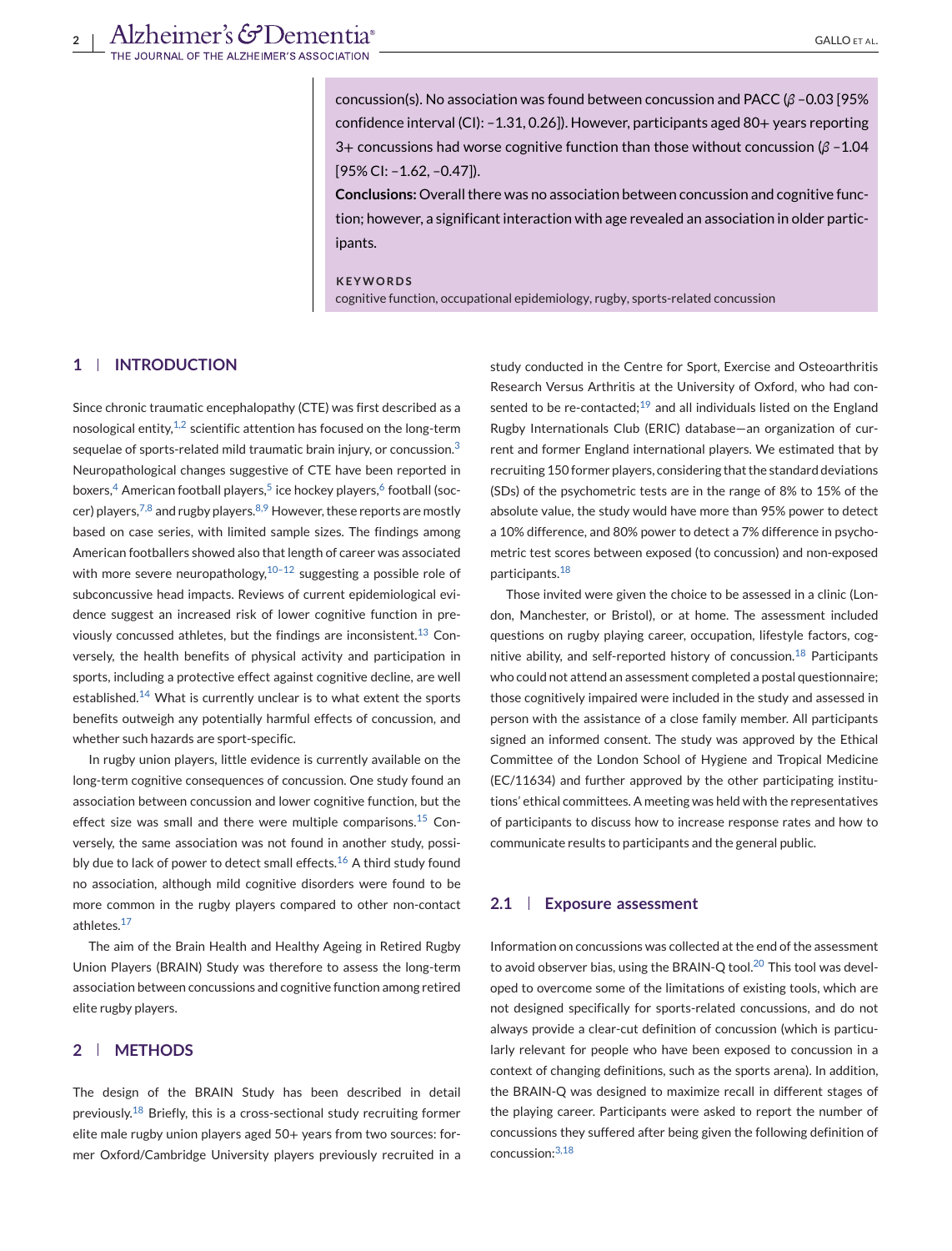"An alteration in brain function, caused by an external force. Symptoms include: a decreased level/loss of consciousness; memory loss (before or after the injury); weakness/temporary paralysis; loss of balance; change in vision (e.g., blurriness, double vision); co-ordination difficulties; numbness; decreased sense of smell; difficulty understanding what others are saying; difficulty communicating with others; confusion, disorientation, or slowed thinking. Loss of consciousness is not required for a concussion to be diagnosed."

They were then invited to complete a "life timeline" with the most significant milestones of their youth and professional career, and to review their recalled concussions in each of the periods, confirming the information given. For each concussion, additional details were col-lected, for example, hospitalization.<sup>[20](#page-12-0)</sup> Two variables were then derived: the total number of rugby-related concussions, categorized into "no concussion," "low concussion (1 or 2)," and "high concussion  $(3+)$ "; and the rugby-related concussion density defined as the total number of concussions divided by the time interval in years (participants with 2+ concussions only). Given the accumulation of new evidence since the analysis plan for the BRAIN Study was finalized, length of rugby career was added to the analysis as an independent exposure, in addition to number of concussions.

# **2.2 Assessment of cognitive function**

The primary outcome measure was an adapted version of the Alzheimer's Disease Cooperative Study–Preclinical Alzheimer Cognitive Composite (ADCS-PACC). $21$  The PACC includes: (1) The Total Recall score from the Free and Cued Selective Reminding Test (FCSRT; 0-48 words);<sup>22</sup> (2) The Delayed Recall score on the Logical Memory-II subtest from the Wechsler Memory Scale (0-25 story units); $^{21}$  $^{21}$  $^{21}$  (3) The Digit Symbol Substitution Test score from the Wechsler Adult Intelligence Scale–Revised (0–93 symbols); $^{21}$  (4) The Mini-Mental State Examination (MMSE; 0-30 points).<sup>[21](#page-12-0)</sup> The FCSRT was replaced with the total score of the 12-item Face–Name Associative Memory Exam (FNAME-12), 0 to 96 points,  $^{23}$  $^{23}$  $^{23}$  which is similar in terms of testing immediate and delayed recall,  $24$  as it showed evidence of convergent validity with the established paired associative memory task, FCSRT (Pearson  $r$  0.32,  $P < 0.05$ ).<sup>[23](#page-12-0)</sup> All tests were administered and scored according to the standard procedures. The test scores of the four components of the PACC were standardized to create z-scores based on the overall BRAIN Study sample and averaged. At least three tests had to be completed to create a PACC score, one of them being the MMSE. $21$ 

#### **2.3 Covariates and potential confounders**

Potential confounding variables and their categorization were prespecified in the analysis plan. Age in years was recorded at the time of the assessment. Highest educational qualification was classified into: A-level or below; university degree; post-graduate degree. Occupational history was categorized according to the International Stan-

#### **RESEARCH IN CONTEXT**

- 1. **Systematic review**: Reviewing the literature, three types of comparisons were identified: internal comparisons (comparing cognitive function among sportspeople exposed to different levels of concussion within the same sport), between-sports comparisons (comparison among different categories of sportspeople), and external comparisons (comparison between sportspeople and the general population). The results on rugby players overall suggest a possible association between concussion and long-term memory impairment.
- 2. **Interpretation**: The present findings, based on an internal comparison involving former elite rugby players, suggest that neither self-reported concussion nor length of career are associated with lower cognitive function among former rugby union players, overall. However, among older adults (aged 75+ years) having suffered three or more concussions (compared to those with no reported concussions) was associated to worse cognitive function. In the same age group, length of career was also associated with worse logical memory.
- 3. **Future directions**: These findings have implications for the clinical management of older ex-rugby players, and possibly ex-players of other contact sports who may be at increased risk of impaired cognitive function and various sequelae. They also further support the need for avoidance, or minimization, of concussion in rugby and other contact sports. More research on the association between contact sports and cognitive function among older adults is required, including the underlying mechanisms, and whether chronic traumatic encephalopathy plays a role.

dard Classification of Occupations (ISCO)-88<sup>25</sup>, using the job held with the longest duration, into "legislators, managers and senior officials," "professionals," and "other" (including both skilled and unskilled manual labor). Tobacco smoking and alcohol drinking were classified as current/former/never. Diagnoses of hypertension and diabetes were recorded. Height and fully dressed body weight were recorded during the assessment for calculating the body mass index (BMI). Length of rugby career and predominant position played were recorded and classified as back (back 3, midfield, scrum half) or forward (back row, second row, front row). Early-life intelligence was assessed using the National Adult Reading Test (NART), 0 to 50 points.[25](#page-12-0)

# **2.4 Statistical analysis**

The potential for selection bias was explored in the sample recruited through the University of Oxford by comparing the basic information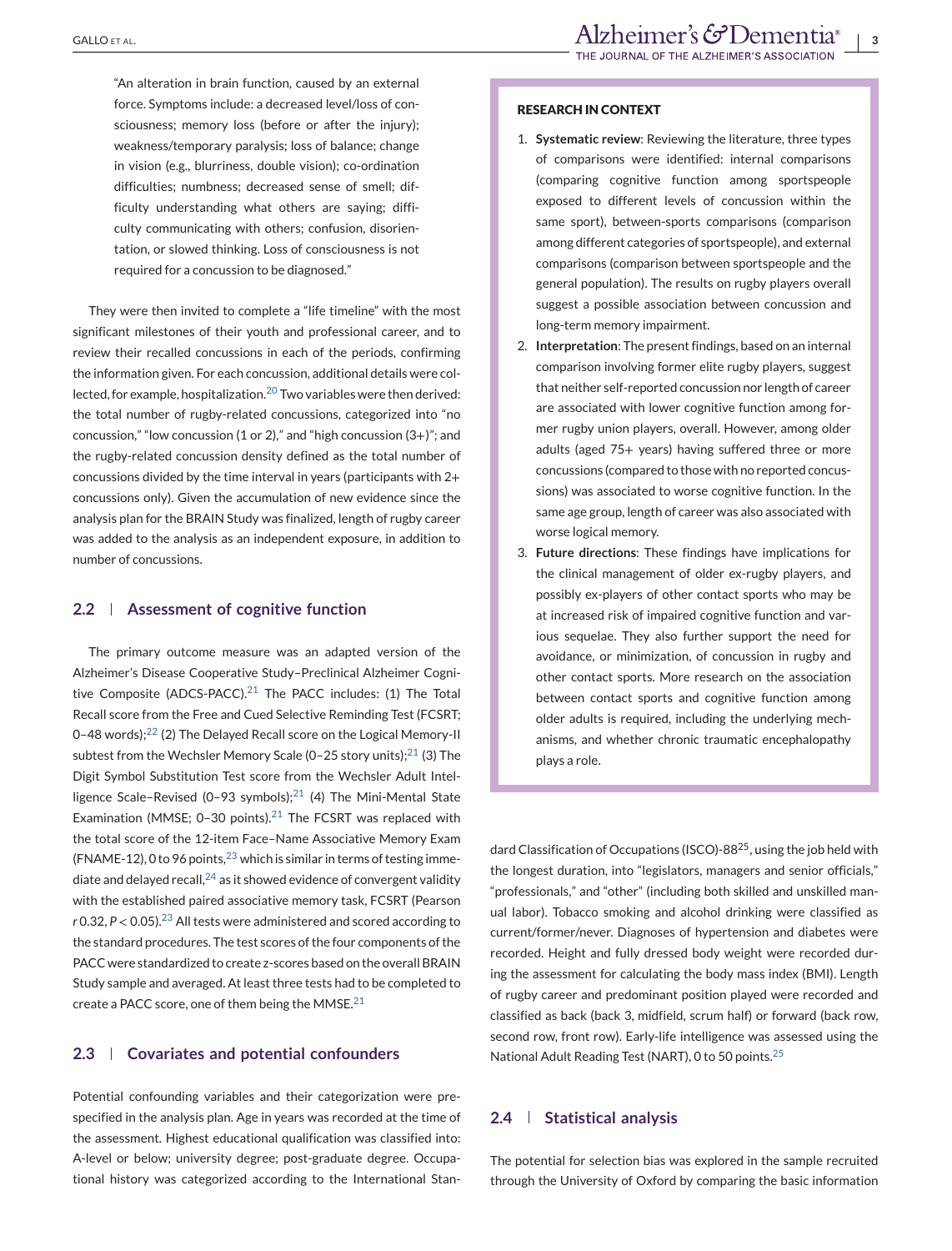of those who agreed and those who declined to take part in the study.

Scores of cognitive tests were coded as zero if the participant did not undertake them because he was cognitively unable to do so. Missing values for cognitive tests (except the MMSE), exposure variables, and covariates were imputed using multiple imputation by chained equations (MICE), that is, fully conditional specification, $26$  creating 10 imputed datasets.[27](#page-12-0) Individual imputation models used logistic regression for binary variables, ordinal logistic regression for ordered categorical variables, and multinomial regression for unordered categorical variables. For continuous variables with missing values, predictive mean matching was used, with five nearest neighbors, to address potential issues with non-normality.[27](#page-12-0)

Linear regression models were conducted for the PACC score, with the cumulative number of concussions (ordinal categorical) as the main exposure variable; concussion density, and length of career were also analyzed as independent exposure variables. The analyses were adjusted for prespecified potential confounders: age (continuous), education, occupation, smoking, alcohol, BMI (continuous), medical history, rugby position, NART, and study assessor. An interaction between concussion history and age in 10-year age bands was sought. The analyses were repeated modeling age using restricted cubic splines, and results were displayed graphically.

To compare the cognitive function of the study participants with a convenience sample of cognitively normal individuals, a predicted score was estimated for each participant for the main cognitive tests and compared to those obtained by each BRAIN participant, and displayed graphically. These predicted values were generated using the National Alzheimer's Coordinating Center Uniform Data Set (UDS) normative calculator, which is based on data from 3268 clinically cognitively normal older subjects, $^{28}$  $^{28}$  $^{28}$  by inputting age, years of education, and sex of each BRAIN participant (all were male) into the model.

The following equations were used: $^{28}$  $^{28}$  $^{28}$ 

*Predicted MMSE* = 28.41 + (−0.48 ∗ *Sex*) + (0.14 ∗ *Education*) + (−0.02 ∗ *Age*) *Predicted LMDR* = 9.13 + (−1.39 ∗ *Sex*) + (0.41 ∗ *Education*)

+ (−0.026 ∗ *Age*)

*Predicted DigitSubstitution* = 71.23 + (−3.15 ∗ *Sex*)

$$
+ (1.12 * Education) + (-0.56 * Age)
$$

The predicted scores of the FNAME test were taken from a model derived from a study of 216 cognitively normal Greek individuals. These predicted scores were derived from inputting age of each BRAIN participant; however, this model was limited to only those between the ages of 60 and 85 with at least 6 years of education,  $29$  thus not entirely comparable with the BRAIN sample. The following equation was used to calculate predicted FNAME scores:<sup>[29](#page-12-0)</sup>

The predicted scores were then compared to the scores obtained by each BRAIN participant, and displayed using box and whisker plots.

Sensitivity analyses were carried out after excluding participants with MICE imputed values, excluding cognitively impaired participants (MMSE < 25/30), and excluding adjustment for the study assessor from the multivariable model.

# **3 RESULTS**

Of the 205 invitations sent by the University of Oxford, 190 were valid, from which 113 participants were recruited (response rate: 59.5%). Of the 104 invitations sent to the ERIC participants (103 valid), 33 participants were recruited (response rate: 32.0%). The overall response rate was 49.8% (Figure S1 in supporting information). An analysis of nonrespondents comparing the 77 participants invited by the University of Oxford but not recruited in the BRAIN Study with the 113 recruited from the same source showed no systematic differences between the two groups except that 62% of those recruited reported a concussion in the original study versus 51% of those not recruited ( $P = 0.04$ ; Table S1 in supporting information). The difference in response rate might be because participants recruited through the University of Oxford were already engaged in rugby-related research, and there was updated contact information available.

The main analyses were based on 143 participants, excluding those assessed remotely. MICE imputations were performed on the missing data ( $N = 7$ ). The demographic and playing characteristics of the sample are shown in Table [1.](#page-4-0) The median age (p25–p75) of the sample was 70 years (61–77). The sample was highly educated. The mean (SD) length of playing career was 15.8 (5.4) years; the position played by the participants was grouped into backs (55%) and forwards (45%).

A total of 116 (80%) respondents reported at least one rugbyrelated concussion. Among the concussed, the number of rugbyrelated concussions varied between 1 and 25, with a median (p25–p75) of 2 (1–4). The number of rugby-related concussions was not associated with position played ( $P = 0.75$ ; Figure S2 in supporting information), or with length of career (Figure [1\)](#page-5-0). Considering total concussion, only 27 participants (18%) reported none.

The findings for the individual tests of the PACC are reported in Table [2.](#page-6-0) PACC scores by age groups are shown in Figure [2.](#page-6-0) Age (Pearson r = 0.58, *P* < 0.001) and NART score (Pearson r = 0.34, *P* < 0.001) were found to be positively correlated with PACC. Predicted test scores were displayed in Table S2 in supporting information, and shown in Figure S3 in supporting information: former rugby players scored lower than predicted for logical memory but better than predicted for immediate and delayed recall. Interestingly, this advantage seems to be lost with age, as in both cases those in the older age group scored lower than the predicted scores.

An interaction between the effects of concussion history and age was evident ( $P = 0.003$ ); therefore, the analyses were also repeated by age group (Table [3\)](#page-7-0). Overall, there was no association between concussion and cognitive function measured by the PACC (*β*-coefficient for high vs. no concussion –0.03 [95% confidence interval (CI): –0.31,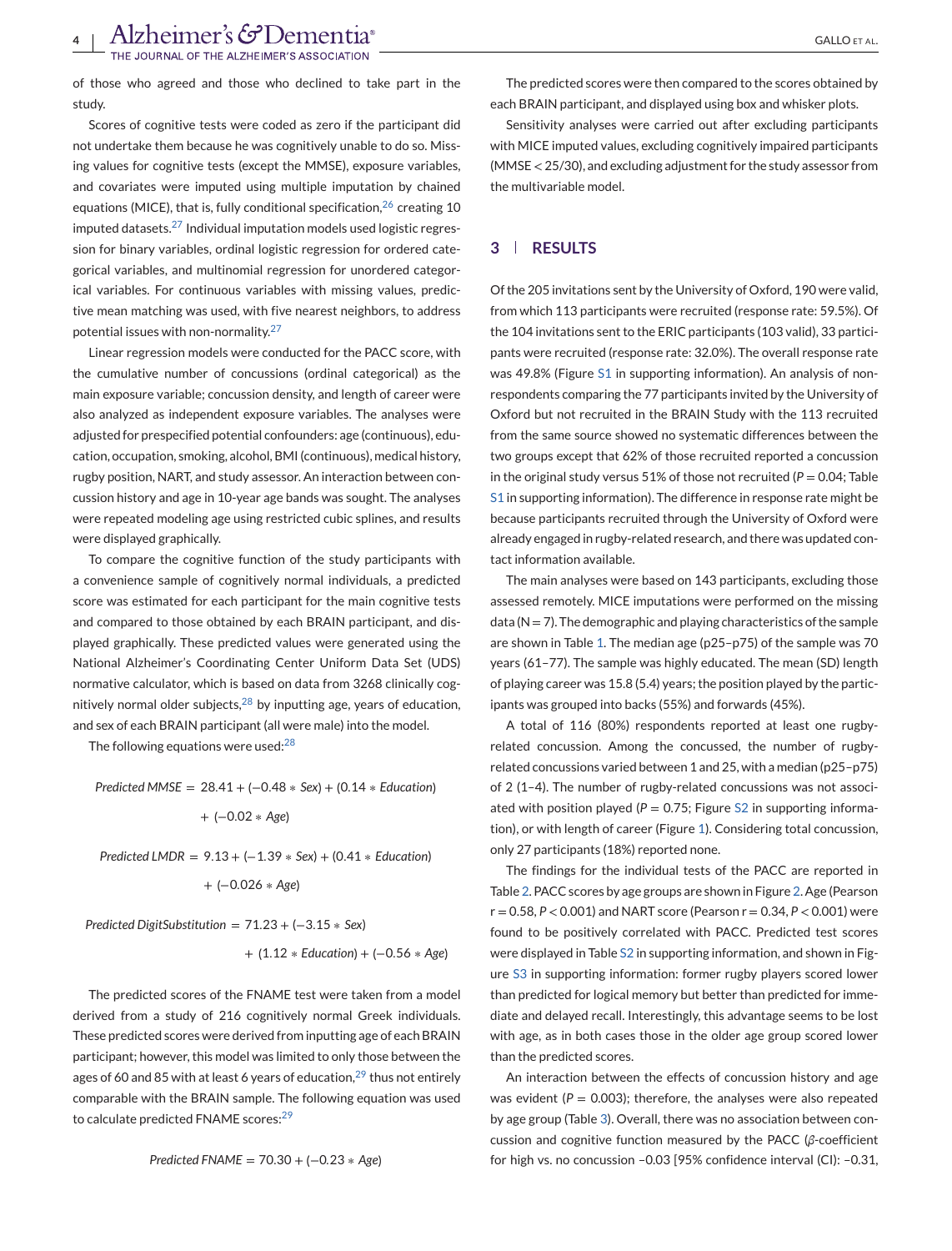# <span id="page-4-0"></span>**TABLE 1** Characteristics of study participants by rugby-related concussion category

|                                                    | No concussion <sup>a</sup> | Low concussion <sup>a</sup><br>$(1-2)$ | High concussion <sup>a</sup><br>$(3+)$ | All          |
|----------------------------------------------------|----------------------------|----------------------------------------|----------------------------------------|--------------|
|                                                    | $N = 30$                   | $N = 52$                               | $N = 64$                               | $N = 146$    |
| Number of concussions, median (p25, p75)           | 0                          | 2(1, 2)                                | 4(3, 6)                                | 2(1, 4)      |
| Concussion density, median (p25, p75) <sup>b</sup> | 0                          | 0.40(0.29, 1)                          | 0.46(0.33, 1)                          | 0.45(0.31,1) |
| Age (years), median (p25, p75)                     | 76 (65, 82)                | 71 (61.5, 76.5)                        | 67.5 (60, 74)                          | 70 (61, 77)  |
| Education, N (%) <sup>c</sup>                      |                            |                                        |                                        |              |
| A-level or below                                   | 7(23.3)                    | 16(30.7)                               | 15(23.4)                               | 38(26)       |
| University degree                                  | 14(46.7)                   | 21(40.4)                               | 27(42.2)                               | 62(42.5)     |
| Post-graduate degree                               | 9(30)                      | 15(28.8)                               | 22(34.4)                               | 46 (31.5)    |
| Occupation, N(%)                                   |                            |                                        |                                        |              |
| Legislators, senior officials, managers            | 16(53.3)                   | 19 (36.5)                              | 25 (39)                                | 60 (41.1)    |
| Professionals                                      | 8(26.7)                    | 17(32.7)                               | 23(35.9)                               | 48 (32.9)    |
| Other                                              | 6 (20)                     | 16 (30.8)                              | 16(25)                                 | 38 (26)      |
| Smoking, N (%) <sup>d</sup>                        |                            |                                        |                                        |              |
| Never smoker                                       | 25(83.3)                   | 39(75)                                 | 42(65.6)                               | 106 (72.6)   |
| Former smoker                                      | 5(16.7)                    | 13(25)                                 | 20(31.3)                               | 38(26)       |
| Current smoker                                     | $\mathcal{O}$              | 0                                      | 2(100)                                 | 2(1.4)       |
| Alcohol, N (%) <sup>d</sup>                        |                            |                                        |                                        |              |
| Never drinker                                      | 3(10)                      | 6(11.5)                                | 15(23.4)                               | 24(16.4)     |
| Former drinker                                     | 0                          | 0                                      | 1(1.6)                                 | 1(0.7)       |
| Current drinker                                    | 27 (90)                    | 46 (88.5)                              | 48 (75)                                | 121 (82.9)   |
| BMI (kg/m <sup>2</sup> ), mean (SD) <sup>e</sup>   | 27.9(4.5)                  | 27.9(4.2)                              | 29.5 (4.02)                            | 28.6(4.2)    |
| Hypertension, N (%)                                |                            |                                        |                                        |              |
| Yes                                                | 9 (30)                     | 17(32.7)                               | 20(31.3)                               | 46 (31.5)    |
| No                                                 | 21(70)                     | 35(67.3)                               | 44 (68.8)                              | 100 (68.5)   |
| Diabetes, N (%)                                    |                            |                                        |                                        |              |
| Yes                                                | 1(3.3)                     | 3(5.8)                                 | 2(3.1)                                 | 6(4.1)       |
| No                                                 | 29(96.7)                   | 49 (94.2)                              | 62(96.9)                               | 140 (95.9)   |
| Position played, N (%) <sup>f</sup>                |                            |                                        |                                        |              |
| <b>Backs</b>                                       | 15(51.7)                   | 31 (60.8)                              | 31 (50.8)                              | 77 (54.6)    |
| Back 3g                                            | 4(13.8)                    | 15(24.2)                               | 30(37.5)                               | 30(37.5)     |
| Midfieldh                                          | 10(34.4)                   | 14(22.6)                               | 39(48.8)                               | 39(48.8)     |
| Scrum half                                         | 1(3.4)                     | 3(4.8)                                 | 11(13.8)                               | 11(13.8)     |
| Forward                                            | 14 (48.3)                  | 20 (39.2)                              | 30(49.2)                               | 64 (45.4)    |
| Back row <sup>i</sup>                              | 3(10.3)                    | 13 (21)                                | 24 (37.5)                              | 24(37.5)     |
| 2nd row                                            | 5(17.2)                    | 9(14.5)                                | 19 (29.7)                              | 19(29.7)     |
| Front row <sup>j</sup>                             | 6(20.7)                    | 8(12.9)                                | 21 (32.8)                              | 21 (32.8)    |
| Length of career (years), mean $(SD)^k$            | 15.2(6.2)                  | 16.02(6.0)                             | 15.9(4.6)                              | 15.8 (5.4)   |
| MMSE score below 25, N (%) <sup>1</sup>            | 0                          | 1(1.9)                                 | 4(6.3)                                 | 5(3.5)       |
| NART score, median (p25, p75) <sup>1</sup>         | 41.5 (39.5, 45)            | 42 (37.5, 45)                          | 42 (38, 45)                            | 42 (38, 45)  |

(Continues)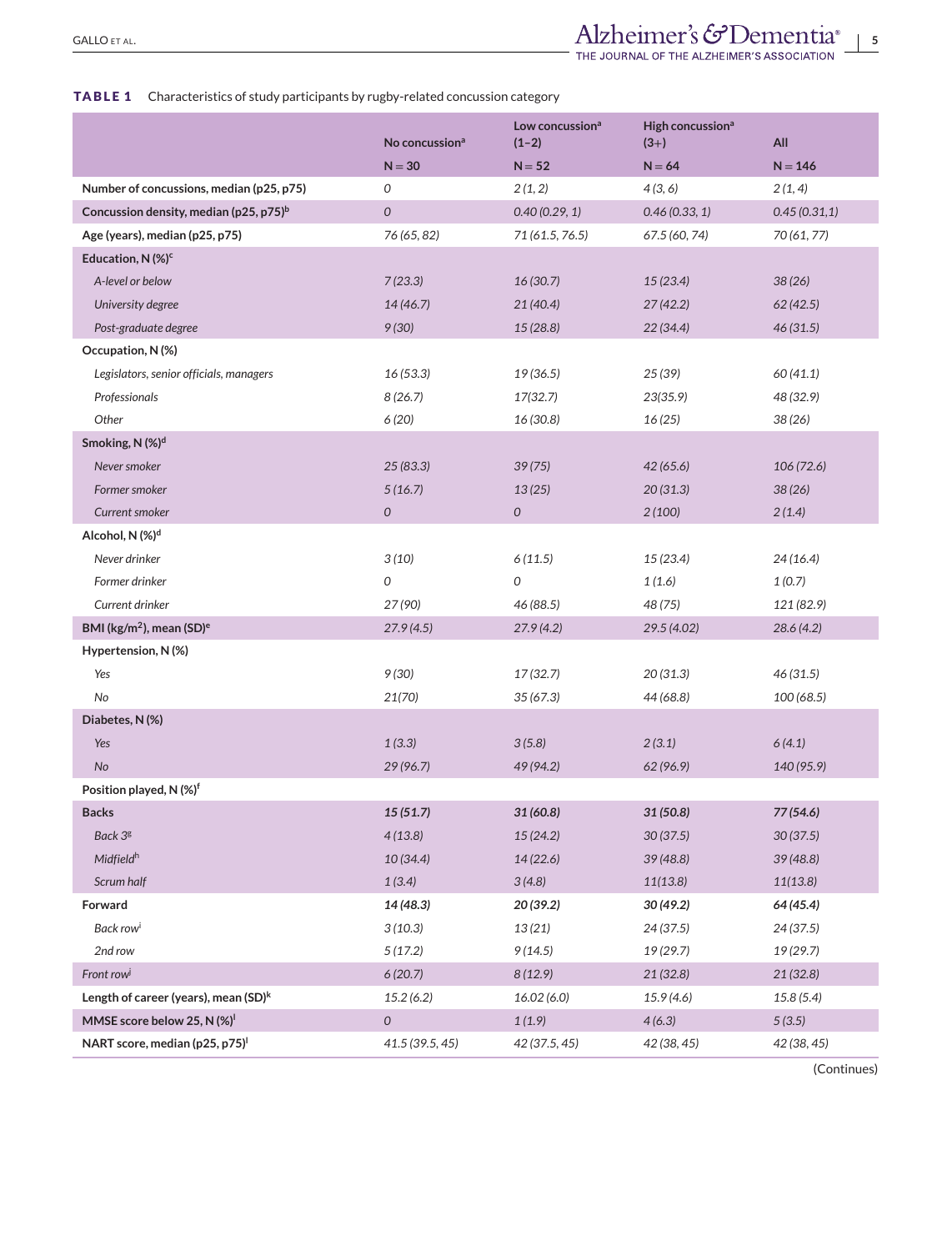### <span id="page-5-0"></span>**TABLE 1** (Continued)

|                     | No concussion <sup>a</sup><br>$N = 30$ | Low concussion <sup>a</sup><br>$(1-2)$<br>$N = 52$ | High concussion <sup>a</sup><br>$(3+)$<br>$N = 64$ | All<br>$N = 146$ |
|---------------------|----------------------------------------|----------------------------------------------------|----------------------------------------------------|------------------|
| Study center, N (%) |                                        |                                                    |                                                    |                  |
| London              | 11(36.7)                               | 24(46.2)                                           | 31(48.4)                                           | 66(45.2)         |
| Manchester          | 3(10)                                  | $\mathcal{O}$                                      | 4(6.3)                                             | 7(4.8)           |
| <b>Bristol</b>      | $\mathcal{O}$                          | 2(3.8)                                             | 5(7.8)                                             | 7(4.8)           |
| Home                | 14(46.7)                               | 26(50)                                             | 23(35.9)                                           | 63(43.2)         |
| Remote              | 2(6.7)                                 | $\overline{O}$                                     | 1(1.6)                                             | 3(2.1)           |

aRugby-related;

bestimated as total concussions divided by time in years between first and last on a total of 92 participants with 2 or more concussions occurring at least 1 year apart;

<sup>c</sup>one missing value;

dsmoking and alcohol categorized into ever/never in the multivariable model;

ethree missing values;

f five missing values;

gback 3 include wings and full back positions;

h<sub>midfield</sub> include center and fly half positions;

i back rows include number 8 and flanker positions;

<sup>j</sup>front row include props and hookers;

k18 missing values

l three missing values (remote participants).

Abbreviations: BMI, body mass index; MMSE, Mini-Mental State Examination; NART, National Adult Reading Test; PACC, Preclinical Alzheimer Cognitive Composite; SD, standard deviation.



# Length of Rugby Career by Concussion Categories

**FIGURE 1** Categories of concussions by length of career in the BRAIN Study (N = 143)

0.26]). However, the *β*-coefficients for the high concussion category compared to no concussion decreased with increasing age. In the 80+ age group, having had three or more concussions was associated with a decreased cognitive function of about one SD below the mean PACC

score (*β* –1.04 [95% CI: –1.62, –0.47]). *β*-coefficients were plotted against age using restricted cubic splines (Figure [3\)](#page-8-0): the association of high concussion and PACC over age showed a steep decline starting from about age 75 years. Length of career was not associated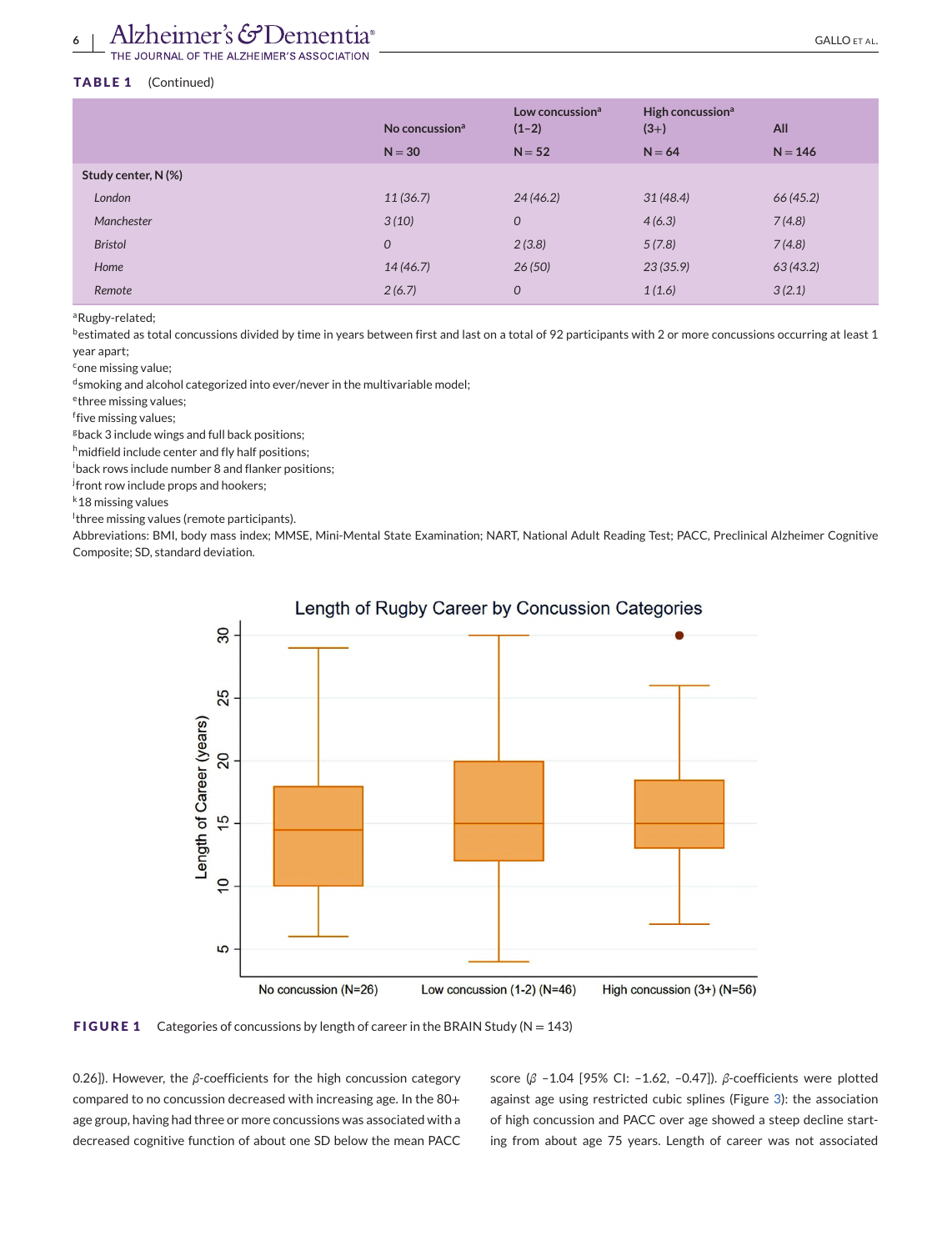# <span id="page-6-0"></span>GALLO ET AL.<br>
THE JOURNAL OF THE ALZHEIMER'S ASSOCIATION

### **TABLE 2** Median (p25, p75) scores for the individual cognitive function tests, by concussion and age categories

|                        | $\mathsf{N}$ | PACC score, median<br>(p25, p75) | <b>MMSE, median</b><br>(p25, p75) | <b>FNAME</b> score,<br>median (p25, p75) | <b>Logical-Memory</b><br><b>Delayed Recall,</b><br>median (p25, p75) | Digit-Symbol<br>Substitution, median<br>(p25, p75) |
|------------------------|--------------|----------------------------------|-----------------------------------|------------------------------------------|----------------------------------------------------------------------|----------------------------------------------------|
| All ages               |              |                                  |                                   |                                          |                                                                      |                                                    |
| No concussion          | 27           | $0.04 (-0.32, 0.34)$             | 29 (28, 30)                       | 66 (45, 74)*                             | $9(6, 13)^{*}$                                                       | 41 (37, 49)                                        |
| Low concussion         | 52           | $-0.04 (-0.62, 0.43)$            | 29 (28,30)                        | 53.5 (34.5, 78)                          | 9(5.5, 11.5)                                                         | 46 (40, 53.5)                                      |
| High concussion        | 63           | 0.31(0.004, 0.70)                | 29 (28, 30)                       | 74 (56, 82)                              | 10(8, 13)                                                            | 52.5 (40, 62)*                                     |
| Age $50-59$ (N = 28)   |              |                                  |                                   |                                          |                                                                      |                                                    |
| No concussion          | 5            | 0.47(0.20, 0.64)                 | 30(30, 30)                        | 72 (69, 74)                              | 10(9, 13)                                                            | 61(48, 63)                                         |
| Low concussion         | 8            | $0.68(-0.10, 0.93)$              | 30 (30, 30)                       | 73 (49.5, 87)                            | 11.5(8, 15)                                                          | 52.5 (44, 61)                                      |
| High concussion        | 15           | 0.74(0.46, 0.91)                 | 30(39, 30)                        | 79 (74, 89)                              | 11(8, 14)                                                            | 63 (54, 67)                                        |
| Age $60-69$ (N = 43)   |              |                                  |                                   |                                          |                                                                      |                                                    |
| No concussion          | 5            | 0.18(0.07, 0.78)                 | 29 (29, 29)                       | 79 (52, 82)                              | 8(6, 14)                                                             | 49 (49, 65)                                        |
| Low concussion         | 13           | $0.33(-0.05, 0.55)$              | 30 (28, 30)                       | 68 (49,79)                               | 9(6, 11)                                                             | 51(45, 55)                                         |
| High concussion        | 25           | $0.40 (-0.13, 0.65)$             | 30(29, 30)                        | 75 (64, 82)                              | 11(9, 13)                                                            | 55.5 (47, 62)                                      |
| Age $70-79$ (N = 47)   |              |                                  |                                   |                                          |                                                                      |                                                    |
| No concussion          | 8            | $-0.04$ ( $-0.32$ , 0.20)        | 29(28, 29)                        | 67(45, 75)                               | 12(9, 13)                                                            | 42 (38, 46)                                        |
| Low concussion         | 22           | $-0.08(-0.60, 0.21)$             | 29 (28, 30)                       | 51.5 (41, 69)                            | 8.5(5, 11)                                                           | 45.5 (42, 49)                                      |
| High concussion        | 17           | $0.01 (-0.31, 0.27)$             | 29 (28, 30)                       | 58 (41, 79)                              | 10(8, 11)                                                            | 42 (37, 53)                                        |
| Age 80-89 ( $N = 25$ ) |              |                                  |                                   |                                          |                                                                      |                                                    |
| No concussion          | 10           | $-0.44$ ( $-0.88$ , $-0.10$ )    | 28.5 (28, 29)                     | 50 (34, 65)                              | 8.5(4, 10)                                                           | 35(29, 40)                                         |
| Low concussion         | 9            | $-0.75$ ( $-1.15, -0.27$ )       | 29 (28, 30)                       | 33(13, 34)                               | 8(3, 10)                                                             | 28 (28, 38)                                        |
| High concussion        | 6            | $-2.33(-2.94, -0.51)$            | 23 (20, 28)                       | 5.5(0, 27)                               | 1(0, 7)                                                              | 32(14, 36)                                         |

\*One missing value.

Abbreviations: FNAME, Face–Name Associative Memory Exam; MMSE, Mini-Mental State Examination; PACC, Preclinical Alzheimer Cognitive Composite.



**FIGURE 2** Preclinical Alzheimer Cognitive Composite (PACC) score distribution by age group in the BRAIN Study (N = 143)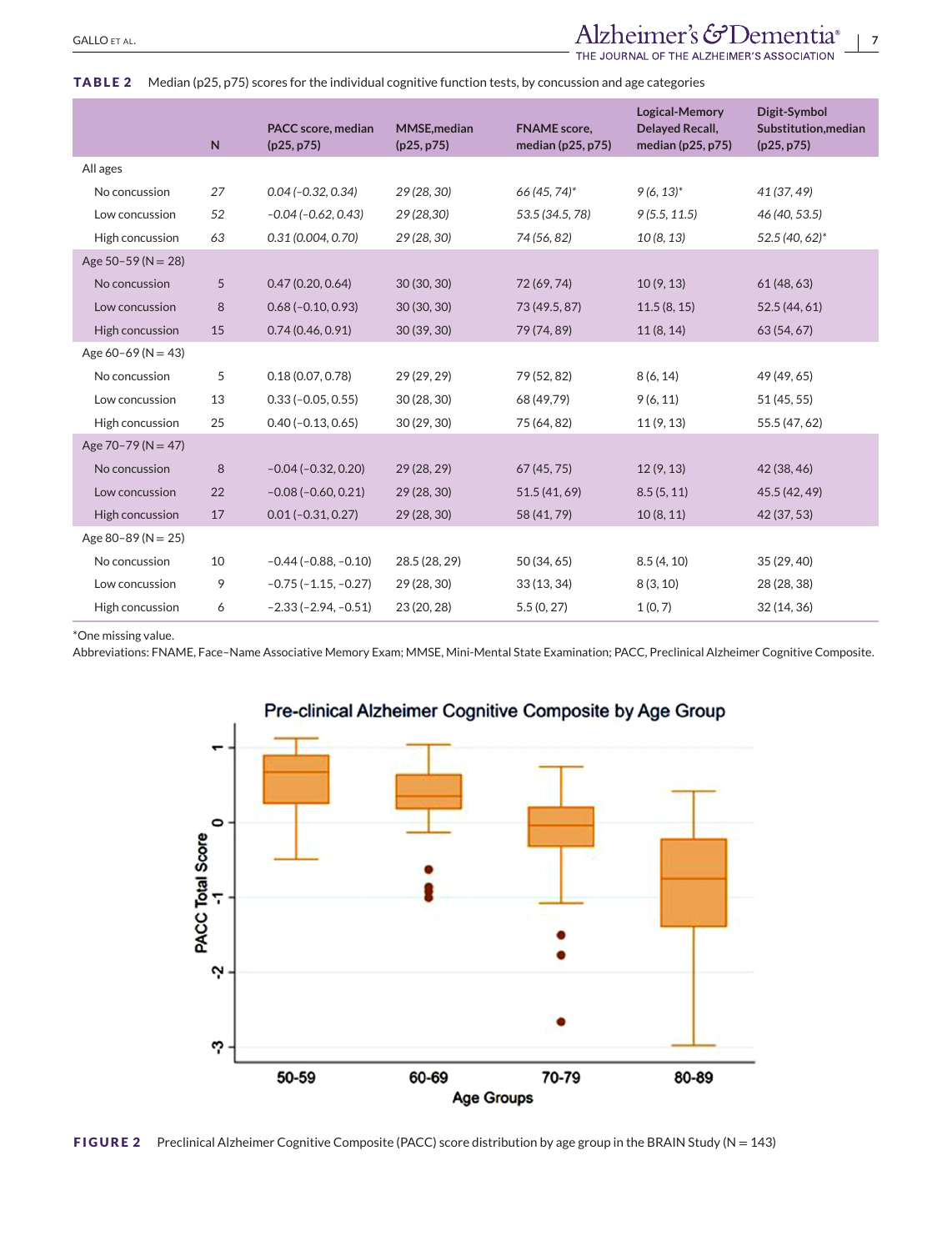<span id="page-7-0"></span>**TABLE 3** Linear regression coefficient for the associations between rugby-related concussions and length of playing career and PACC scores, adjusted for potential confounders

|                                      | N  | Age-adjusted coefficient<br>(95% Cl) <sup>a</sup> | <b>Fully adjusted coefficient</b><br>(95% CI) <sup>a,b</sup> |
|--------------------------------------|----|---------------------------------------------------|--------------------------------------------------------------|
| No concussion                        | 27 | Reference                                         | Reference                                                    |
| Low concussion (1-2)                 | 52 | $-0.18(-0.48, 0.12)$                              | $-0.09$ ( $-0.37, 0.19$ )                                    |
| High concussion $(3+)$               | 63 | $-0.08$ ( $-0.38$ , $0.22$ )                      | $-0.03(-0.31, 0.26)$                                         |
| Total concussions                    |    | $-0.01$ ( $-0.04$ , 0.03)                         | $-0.0002$ ( $-0.03, 0.03$ )                                  |
| Concussion density <sup>c</sup>      |    | $0.01 (-0.17, 0.19)$                              | $-0.03(-0.22, 0.16)$                                         |
| Length of career, years <sup>d</sup> |    | $-0.01$ ( $-0.03$ , $0.01$ )                      | $0.001 (-0.02, 0.02)$                                        |
| Age $50-59$ (N = 28)                 |    |                                                   |                                                              |
| No concussion                        | 5  | Reference                                         | Reference                                                    |
| Low concussion (1-2)                 | 8  | $0.03(-0.64, 0.70)$                               | $0.19(-0.44, 0.81)$                                          |
| High concussion (3+)                 | 15 | $0.20(-0.41, 0.81)$                               | $0.47(-0.11, 1.04)$                                          |
| <b>Total concussions</b>             |    | $-0.01$ ( $-0.10$ , $0.09$ )                      | $0.04 (-0.06, 0.13)$                                         |
| Concussion density                   |    | $0.06 (-0.59, 0.72)$                              | $-0.08$ ( $-0.75$ , $0.60$ )                                 |
| Length of career, years              |    | $-0.01$ ( $-0.08$ , $0.07$ )                      | $0.04 (-0.03, 0.11)$                                         |
| Age $60-69$ (N = 43)                 |    |                                                   |                                                              |
| No concussion                        | 5  | Reference                                         | Reference                                                    |
| Low concussion (1-2)                 | 13 | $-0.12$ ( $-0.74$ , 0.50)                         | $-0.37(-0.94, 0.21)$                                         |
| High concussion $(3+)$               | 25 | $0.22$ (-0.36, 0.79)                              | $-0.004 (-0.54, 0.53)$                                       |
| <b>Total concussions</b>             |    | $0.01 (-0.04, 0.05)$                              | $0.003$ ( $-0.035, 0.04$ )                                   |
| Concussion density                   |    | $0.03(-0.19, 0.25)$                               | $-0.01$ ( $-0.22$ , 0.21)                                    |
| Length of career, years              |    | $-0.02$ ( $-0.05$ , $0.01$ )                      | $0.0$ (-0.03, 0.03)                                          |
| Age $70-79$ (N = 47)                 |    |                                                   |                                                              |
| No concussion                        | 8  | Reference                                         | Reference                                                    |
| Low concussion (1-2)                 | 22 | $-0.26$ ( $-0.76$ , 0.23)                         | $0.01 (-0.46, 0.47)$                                         |
| High concussion $(3+)$               | 17 | $-0.07$ ( $-0.58$ , 0.44)                         | $-0.11(-0.58, 0.36)$                                         |
| <b>Total concussions</b>             |    | $0.002$ ( $-0.05, 0.06$ )                         | $0.002$ ( $-0.05$ , $0.05$ )                                 |
| Concussion density                   |    | $-0.20$ ( $-0.58$ , $0.18$ )                      | $-0.30(-0.71, 0.10)$                                         |
| Length of career, years              |    | $0.01 (-0.04, 0.03)$                              | $-0.001 (-0.03, 0.03)$                                       |
| Age 80-89 ( $N = 25$ )               |    |                                                   |                                                              |
| No concussion                        | 10 | Reference                                         | Reference                                                    |
| Low concussion (1-2)                 | 9  | $-0.23(-0.77, 0.31)$                              | $-0.15 - (-0.66, 0.35)$                                      |
| High concussion $(3+)$               | 6  | $-1.42$ ( $-2.02$ , $-0.81$ )                     | $-1.04(-1.62,-0.47)$                                         |
| <b>Total Concussions</b>             |    | $-0.32$ ( $-0.47$ , $-0.18$ )                     | $-0.24$ ( $-0.38$ , $-0.09$ )                                |
| <b>Concussion Density</b>            |    | $-0.02$ ( $-0.48$ , $0.44$ )                      | $0.002(-0.45, 0.46)$                                         |
| Length of career, years              |    | $-0.04 (-0.10, 0.01)$                             | $-0.04$ ( $-0.09$ , $0.01$ )                                 |
|                                      |    | Test for interaction with age groups              |                                                              |
| Concussion groups (shown above)      |    |                                                   | $P = 0.003$                                                  |
| Total concussions                    |    |                                                   | $P = 0.011$                                                  |
| Concussion density                   |    |                                                   | $P = 0.590$                                                  |
| Length of career, years              |    |                                                   | $P = 0.220$                                                  |

 $a$  including imputed values, excluding remote participants,  $N = 143$ ;

badjusted for: age, highest educational qualification, smoking status, alcohol use, rugby position, NART test, BMI, occupation, medical history (high blood pressure, diabetes), and assessor;

 ${}^{c}N = 92,$ 

 ${}^{d}N = 126.$ 

Abbreviations: BMI, body mass index; CI, confidence interval; NART, National Adult Reading Test; PACC, Preclinical Alzheimer Cognitive Composite.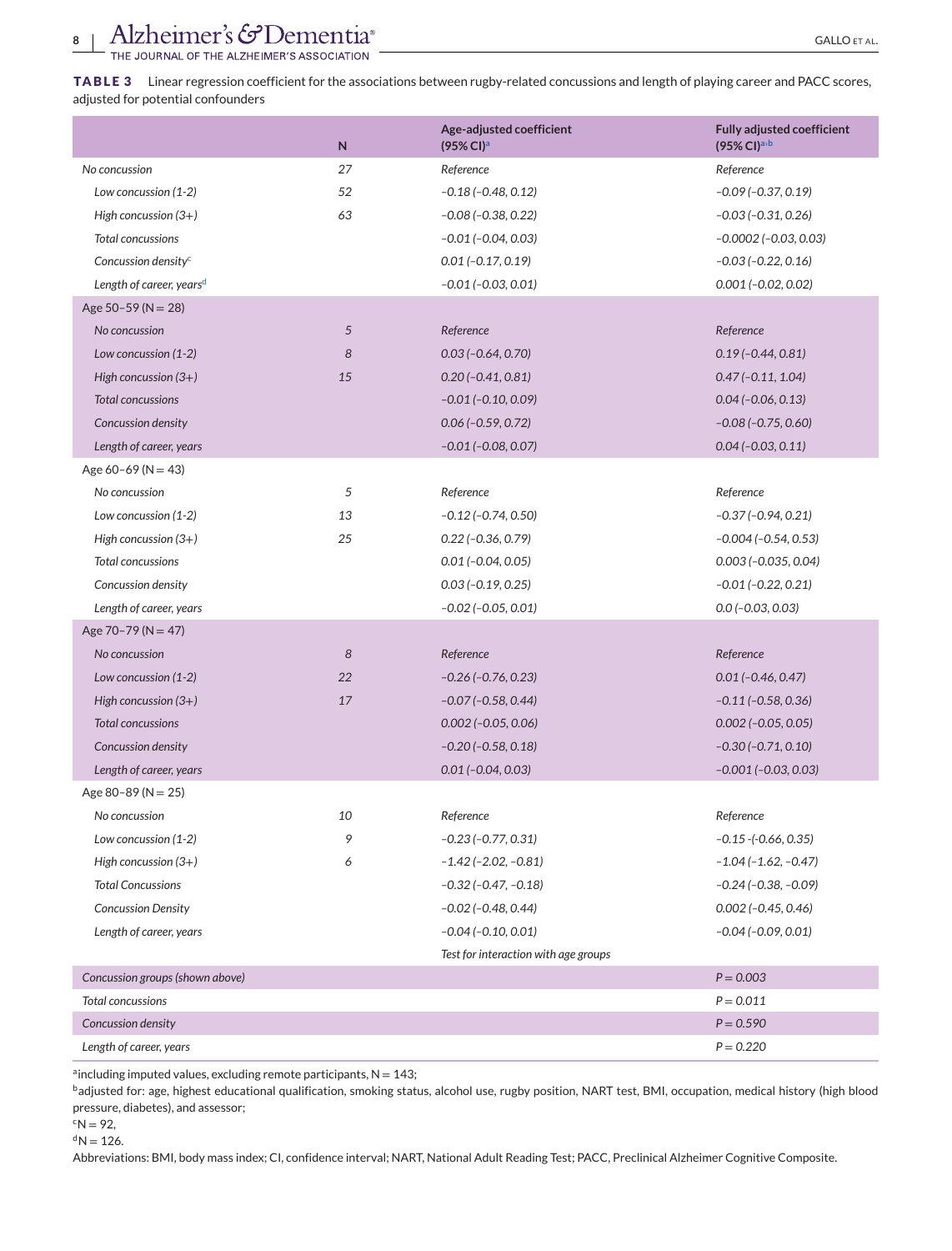# <span id="page-8-0"></span>GALLO ET AL.<br>THE JOURNAL OF THE ALZHEIMER'S ASSOCIATION





**FIGURE 3** Restricted cubic spline analysis on the difference of mean Preclinical Alzheimer Cognitive Composite (PACC) score between moderate concussions and high concussions across age, with 95% confidence intervals

with measures of cognitive function, although an interaction with age was detected, and a borderline significant negative association was observed for participants aged 80+ years.

The analyses were repeated using the individual test results (Table S3 in supporting information). Among participants aged 80+ years, having had three or more concussions was associated with a worse performance on the MMSE and the FNAME test compared to participants of the same age who were not exposed to concussion. This association was strongest for the MMSE (*β* –2.18 [95% CI: –3.03, –1.34]). Conversely, in the same age group, length of rugby career was associated with worse delay recall at the logical memory (*β* –0.08 [95% CI: –0.16, –0.003]).

The findings for total concussion did not change substantially (Table S4 in supporting information); conversely, concussion density was found to be not associated with PACC in any of the analyses. Neither age at first concussion, nor at first rugby-related concussion, was associated with PACC scores (results not shown).

The sensitivity analysis conducted after removing imputed values (Table S5 in supporting information) and after removing study assessor from the model (results not shown) yielded virtually unchanged results. Conversely, removing the five cognitively impaired cases (MMSE < 25/30) yielded overall attenuated coefficients, and there was then no interaction with age ( $P = 0.43$ ), resulting in a lack of association between concussion and PACC scores even among older participants (*β* 0.01 [95% CI: –0.69, 0.71]; Table S6 in supporting information).

### **4 DISCUSSION**

The findings of the BRAIN Study, conducted among former elite rugby players, suggest that having suffered rugby-related concussions during their playing career, or the length of the rugby career, are not associated with an overall worse long-term cognitive function. However, the relationship changed with age: among older former players (80+ years), having suffered more than three concussions is associated with a decrease in cognitive function of about 1 SD below the mean PACC score compared to former players of the same age who have suffered no concussion. The spline analysis suggested that this increased risk starts from about age 75 years. These findings are consistent with the comparison with non-impaired subjects: the study participants showed better mean scores than predicted in the younger age groups, and worse at older age. However, this effect in the older ages appeared to be driven by a small number of older participants in the high concussion group who were considered cognitively impaired according to their MMSE scores. In the same age group, a longer rugby career was associated with a worse delayed recall; however, its overall effect on PACC score was relatively weak. Further studies are therefore needed to confirm these findings among older individuals.

The main limitation of this study is the cross-sectional design, and potential susceptibility to recall bias. This was minimized by using the BRAIN-Q tool to assess history of concussion.<sup>[20](#page-12-0)</sup> Unfortunately, further external validation using clinical records or video recording was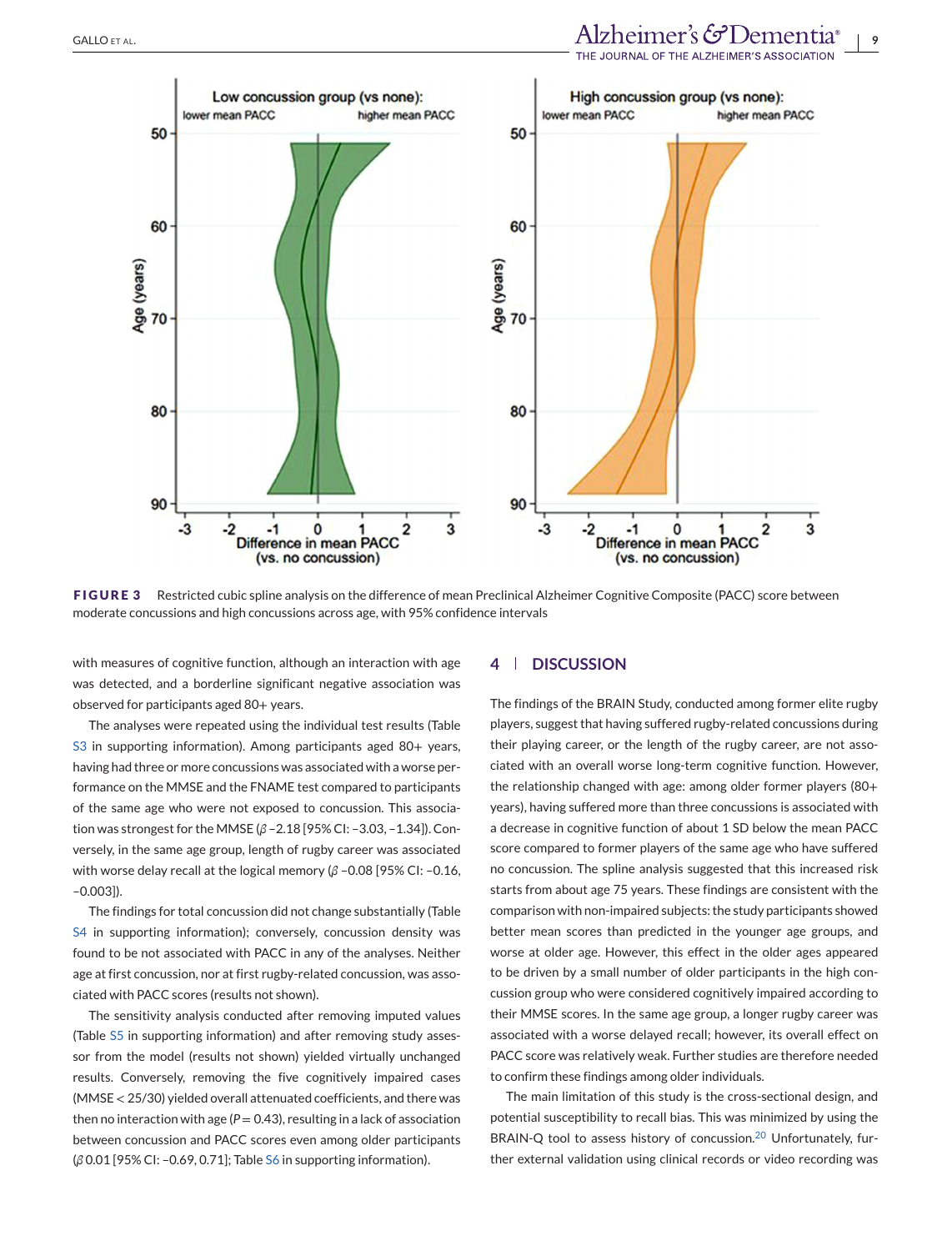not possible. Recall bias, however, should not affect the analysis of length of rugby career. Selection bias may have arisen from a suboptimal response rate, and also because participants with more concussions appear to have been more likely to participate. However, this will not necessarily bias the main study analyses as they involve internal comparisons. Conversely, assuming that our sample may be also biased toward participants with better cognitive function, this may lead to an overestimation of any association between concussion and cognitive function, but any such bias is likely to be small, and unlikely to account entirely for the association found.

The cross-sectional cognitive assessment has known limitations due to increased potential for residual and unmeasured confounding by social engagement and pre-morbid intelligence.  $30,31$  We accounted for pre-morbid intelligence in the analyses. Nevertheless, a follow-up study with estimate of cognitive decline over time would be particularly informative in exploring these findings further. This may be particularly relevant for this highly educated population showing higher than predicted cognitive function at younger ages, reversing at older ages. Moreover, it is not possible to exclude that the PACC—despite its demonstrated ability to capture early changes in cognitive function  $32$ was not sensitive enough to detect subtle cognitive changes in highly educated subjects engaged in mostly executive jobs. In addition, the PACC does not measure executive function, which was found to be compromised among concussed rugby and other sports players compared to non-concussed ones in one study,  $15$  but not in another.  $16$  It is also not possible to exclude from the present data that the association between concussion and cognitive function is modified by some genetic trait, for example, apolipoprotein E (*APOE*) genotype. Finally, no data on depression were collected.

A recent systematic review of the association between concussion and cognitive function in professional/elite sportspersons concluded that the current evidence suggests the presence of a negative association among rugby players, although it is not clear whether this is clini-cally relevant.<sup>[13](#page-11-0)</sup> The evidence is derived from three studies: in one conducted in Scotland, $16$  among 52 retired rugby players, with mean (SD; min, max) age of 53.5 (13.0; 26, 79), years, no association between concussion and cognitive function was found. However, the prevalence of cognitive decline was 17% among former players and 3% among population controls ( $P = 0.087$ ).<sup>[16](#page-11-0)</sup> A study in France on former players with a mean (p25, p75) age of 52 (49-56) years, $^{17}$  $^{17}$  $^{17}$  found no association between concussion and cognitive function; however, the prevalence of mild cognitive disorder was 57% among former rugby players and 40% among other athletes ( $P = 0.005$ ). A New Zealand study<sup>[15](#page-11-0)</sup> of former rugby players with mean (SD) age of 41.3 (7.5) found that individuals recalling one or more concussions had worse scores on cognitive flexibility, executive function, and complex attention than players without concussion. Moreover, the elite-rugby group performed worse on several cognitive tests than the non-contact sports group.<sup>[15](#page-11-0)</sup> No previous study has reported the findings by age group, and no study has previously reported an association among the eldest age group (75+ years).

No previous study conducted on rugby players has assessed the association between length of career and cognitive function. $13,15-17$ 

Length of career may be a proxy measure for cumulative repetitive subconcussive head injury caused by the participation in contact sports, as suggested by the finding of higher level of serum biomarkers associated with oxidative stress and vascular damage among contact sportsmen.<sup>[33](#page-12-0)</sup> Consistently, evidence from other sports strongly suggests an association of length of career with neuropathological findings compatible with CTE (including p-tau pathology, inflammation, and white matter rarefaction<sup>33</sup>), in American footballers,  $10-12$  or with the onset of clinical dementia, in soccer players.<sup>[34](#page-12-0)</sup> Intriguingly, this last study also observed an increased risk of mortality from neurodegenerative diseases after the age of 80 years compared to population-based controls (after an initial decreased risk of mortality at younger ages).  $34$ Although these two studies are not directly comparable if the findings are both correct, then any effects of sports-related concussion and/or subconcussive repeated head injury on mortality from neurodegenerative disease is unlikely to be mediated through mechanisms that result in impaired cognitive function at earlier ages.

These findings are also consistent with a life-course approach to dementia:<sup>[35](#page-12-0)</sup> our sample included highly educated and professionally engaged people; thus, it is plausible that their cognitive reserve<sup>[30](#page-12-0)</sup> would compensate for cognitive function impairment until a higher-than-normal threshold is reached. Moreover, the higher-thanaverage social status and the overall healthy habits may confer an additional protective/delaying effect on the onset of the cognitive impairment.<sup>[35,36](#page-12-0)</sup> which may manifest itself at a later-than-expected age. This may explain why these data are not directly consistent with findings from other sports, or from less selected populations.<sup>[13](#page-11-0)</sup>

Some caution is needed before generalizing these results to other populations and time periods. A large part of the present sample included participants with a degree from Universities of Oxford/Cambridge, whereas rugby players may have different demographic profiles in other countries. Moreover, the game has changed considerably in the last 30 years<sup>37</sup> becoming faster with more contact events with a greater propensity to cause concussion, ball-in-play time has increased, and there have been increases in the weight of all players and the height of backs.  $38,39$  Over time, the identification and management of concussion will have also significantly improved.

# **5 CONCLUSIONS**

This study found no overall evidence of an association between rugbyrelated concussion and cognitive function, but there was an increased risk in older adults aged 75+ years who reported three or more concussions (compared to none).

#### **ACKNOWLEDGMENTS**

This study was funded by a grant from the Drake Foundation [\(www.](http://www.drakefoundation.org/) [drakefoundation.org/\)](http://www.drakefoundation.org/) to the London School of Hygiene and Tropical Medicine (EPMSZJ20), with subcontracts to Queen Mary University of London (QMUL) and the Institute of Occupational Medicine (IOM). We are grateful to all the BRAIN study participants for the time, interest, and commitment they have shown in contributing to the data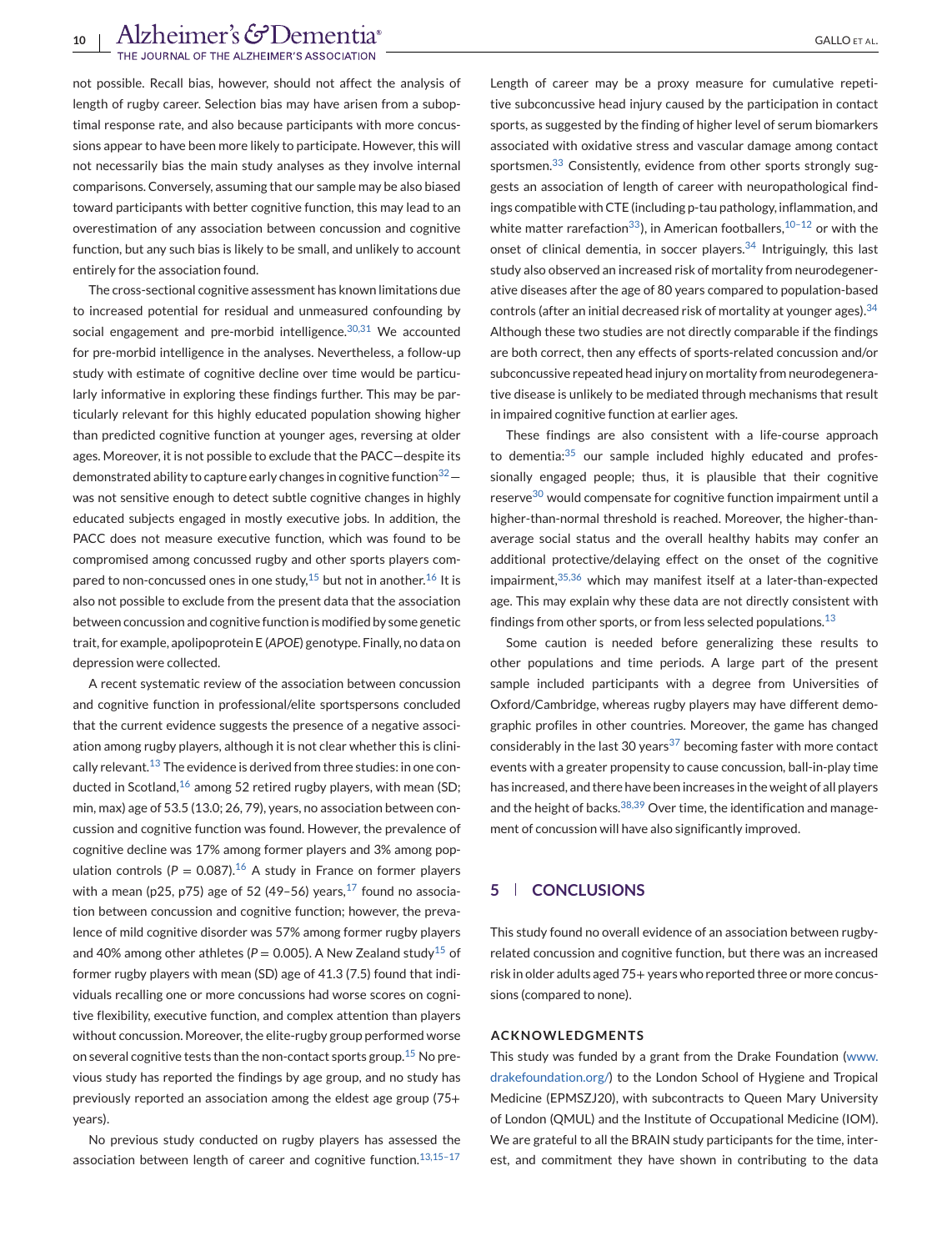collection. Thank you to the Rugby Football Union for their continued support with recruitment. We would like to thank Prof Carol Brayne who has provided very valuable input on each of the phases of the BRAIN study by chairing the BRAIN study Independent Oversight Committee (IOC). Thanks also to the IOC Members for their invaluable advice and guidance throughout: Bill Treadwell, Simon Jones, Dr. Collette Griffin, Professor Sinead Langan, Tim Lindsay, Hannah Wilson, and Tim Stevens. We also would like to thank Dr Ioannis Basinas for coding the job description for the statistical analysis; Dr James Van Santen and all the collaborators from the Centre for Sport, Exercise and Osteoarthritis Versus Arthritis study at University of Oxford who provided invaluable support in recruiting participants and interpreting data; Mr Joel Winston, Dr Vittoria Lombardi, and the other collaborators at Queen Mary University of London; Dr Hannah Whiteman, Dr Alexandra Anderson, Dr Heiner Grosskurth, Dr Jennifer Nicholas, Mr James Barr, Dr Peter Wright, and the other collaborators at London School of Hygiene and Tropical Medicine; Professor John Hardy at UCL, J Scott (UCL) and M Richards (UCL); Dr Mark Batt, Nottingham University for facilitating with Oxford; and with thanks to the clinics, Institute of Sport and Exercise Health, Manchester Institute of Health & Performance, University of Bath, Liverpool John Moores University and the University of Bristol. This study was funded by the Drake Foundation as part of the BRAIN study funded to London School of Hygiene and Tropical Medicine (EPMSZJ20-10) in collaboration with Queen Mary University of London and the Institute of Occupational Medicine. The funder had no role in the preparation of the manuscript, which has been written by the co-authors completely independently.

#### **CONFLICTS OF INTEREST**

We declare that we have no conflicts of interest. Support received for the present work: The Drake Foundation supported this study with a grant awarded to the London School of Hygiene and Tropical Medicine to NP, VG, and DM. GS, SM, CH, and LJ were paid off the grant. All co-authors are co-investigators of the BRAIN Study. SK is employed by the Rugby Football Union as their Medical Services Director; SM and CH were paid out of the research grant; MD received also funds from the Rugby Football Union, and the Centre for Sport, Exercise and Osteoarthritis Versus Arthritis. Support received outside the submitted work: VG, NP, and DM received another grant from the Drake Foundation (2018-2020) awarded to the London School of Hygiene and Tropical Medicine. VG received grants from Barts and The London Charity (2019-2020), UKRI-GCRF MRC-CONCYTEC (2019 2022), and the London International Development Centre (2018-19) all through her institution. DM received grants from the Brazilian Steel Institute, Kingspan Health and Safety Executive Aarhus University Hospital, Emirates Global Aluminium Guys, and St Thomas' University Hospital, through his institution. EW received grants from MRC and NIHR, both unrelated to present work and through her institution. MD received support from the British Medical Association, the Rugby Football Union, the Rugby Football Union's Injured Players Foundation, and the British Horseracing Association, all through her institution. AM received grants from Barts Charity (2021 – 20250): Integrative bioinformatics analysis of fluid-tissue proteomics to develop an

# $\text{ALLO ET AL}$ <br> $\text{ALLO ET AL}$

ALS predictive model for biomarkers and therapeutic targets discovery. £184,194.40 (2019 – 2023) Barts and the London Charity, UCB Pharma SPRL. NIH (2018-2022) Immunoreactivity to neurofilaments: therapeutics and biomarkers for ALS. £ 133,769. NIH (2022) Pre-Symptomatic ALS Prelude to a Disease Prevention Trial. NIH- 95258, \$ 215, 851 2018. NIH Clinical trial readiness in ALS National Institutes of Health – USA, NIH-U01 Multi-PI grant award. \$ 367,372. All payments have been made to his institution. KS received money from Rugby Football Union, England Rugby Injury and Training Audit (2019-2023); Rugby Football Union, Community Rugby Injury Surveillance Project (2017-21): Community, Schools and Universities, (2017- 2021) Arthritis Research UK, ARUK Centre Renewal (2018-2023); RFU Injured Players Foundation, Spinal Cord Injury Surveillance in Rugby, (2012-2021); The Racing Foundation, Analysis of Spinal Injuries in Horseracing, (2020-2023); British Horseracing Authority, Covid-19 Surveillance in Racing, (2020-2021); World Rugby, The contribution of in-game fatigue and use of replacements to injury risk in professional rugby union, (2020-2021). SC received funds from the Economic and Social Research Council & National Institute for Health Research Grant/Award Number: ES/S010467/1 as a principal investigator through his institution. HZ is a Wallenberg Scholar supported by grants from the Swedish Research Council (#2018-02532), the European Research Council (#681712), Swedish State Support for Clinical Research (#ALFGBG-720931), the Alzheimer Drug Discovery Foundation (ADDF), USA (#201809-2016862), the AD Strategic Fund and the Alzheimer's Association (#ADSF-21-831376-C, #ADSF-21-831381- C and #ADSF-21-831377-C), the Olav Thon Foundation, the Erling-Persson Family Foundation, Stiftelsen för Gamla Tjänarinnor, Hjärnfonden, Sweden (#FO2019-0228), the European Union's Horizon 2020 research and innovation programme under the Marie Skłodowska-Curie grant agreement No 860197 (MIRIADE), and the UK Dementia Research Institute at UCL. All payments made to institution. HZ has served at scientific advisory boards and/or as a consultant for Alector, Eisai, Denali, Roche Diagnostics, Wave, Samumed, Siemens Healthineers, Pinteon Therapeutics, Nervgen, AZTherapies, CogRx and Red Abbey Labs. Payments made to himself. NP received grants for other research, all unrelated to this paper. In addition, NA received consultancy fees from Pfizer/Lilly 2018; Bristows LLP 2019; and Novartis 2021 with payments directed to himself. AM received consultancy fee from Cross-molecule Advisory Board in Neurofilaments (NfL), and Hoffmann-La Roche Ltd with payment made to himself. SC has received consultancy fees from the Wellcome Trust, payment to himself. HZ has served at scientific advisory boards and/or as a consultant for Alector, Eisai, Denali, Roche Diagnostics, Wave, Samumed, Siemens Healthineers, Pinteon Therapeutics, Nervgen, AZTherapies, CogRx, and Red Abbey Labs. Payments made to HZ. EW received payment for providing training to AstraZeneca, unrelated to current work. AM received payment from Pfizer: for "Disease progression in ALS: cell senescence and metabolism in the driving seat," lecture. SC received a Siriraj International Visiting Scholar at the Division of Neurology, Department of Medicine, Bangkok, Thailand to himself. HZ has given lectures in symposia sponsored by Cellectricon, Fujirebio, Alzecure and Biogen. Payments made to HZ. DM received a small number of testimonies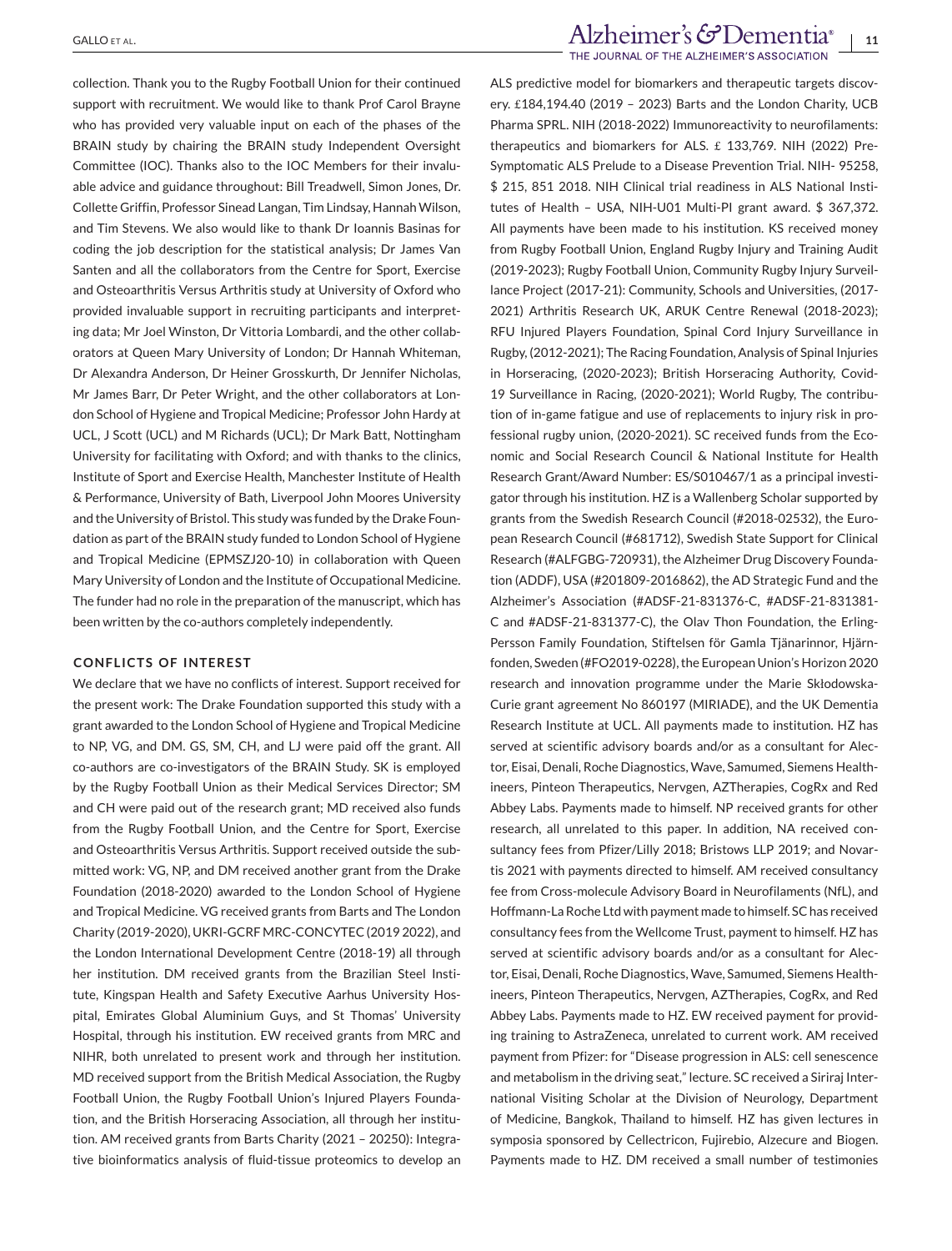<span id="page-11-0"></span>provided for both claimants and defendants. All payments were to his institution. AM patented with Prof. M. Benatar "Determining onset of amyotrophic lateral sclerosis." Patent number: B75649EPD40021. SK participated in WADA TUE Expert Group (Honorary) UKAD Innovation and Research Group (Honorary) FA Expert Concussion Panel (Honorary) FIFA Expert Concussion Panel (Honorary) World Rugby Concussion Working Group (Honorary) Chair Ineos Cycling Medical Advisory Group (Paid Personally). Finally, VG is member of the Ethical Committee at Campus Fryslân, since April 2020; member of the Selection Committee of the Young Academy Groningen–University of Groningen, since 2021, editor of *Journal of Neurology* since January 2020, member of the Industrial Injury Advisory Committee from November 1st 2018 to January 2020 (for this last role, she received personal compensation). HZ is a chair of the Alzheimer's Association Global Biomarker Standardization Consortium and the AA Biofluid-Based Biomarker PIA. No payments made. HZ is a co-founder of Brain Biomarker Solutions in Gothenburg AB (BBS), which is a part of the GU Ventures Incubator Program. Payments made to HZ. CH received a PhD studentship funded by the GW4 Medical Research Council BioMedical Doctoral Training Partnership at the University of Bath; her Research Associate position at the University of Bristol is funded by the Elizabeth Blackwell Institute for Healthcare Research and Rosetrees Trust. KL and MC have nothing to disclose and report no conflicts of interest.

#### **AUTHOR CONTRIBUTIONS**

Study concept and design: V. Gallo, N. Pearce, D. McElvenny; analysis and interpretation of data: G. Seghezzo, E. Williamsons, V. Gallo, N. Pearce, K. Lu, D. McElvenny, S. Crutch, S. Kemp; drafting of the manuscript: V. Gallo; data collection: S. Mian, C. Hobbs, D. Davoren, L. James, M. Davies, K. Stokes, M. Cross; critical revision of the manuscript for important intellectual content: D. McElvenny, S. Kemp, E.Williamson, K. Lu, N. Arden, A. Malaspina, M. Loosemore, K. Stoke, M. Cross, S. Crutch, H. Zetterberg, N. Pearce.

#### **DATA AVAILABILITY STATEMENT**

Dr Gallo, Ms Seghezzo, Dr Williamson, and Prof Pearce had full access to all of the data in the study and take responsibility for the integrity of the data and the accuracy of the data analysis. Dr Gallo declares that this manuscript is an honest, accurate, and transparent account of the study being reported; that no important aspects of the study have been omitted. All co-authors had full access to the data, and can take responsibility for the integrity of the data and the accuracy of the data analysis.

#### **ORCID**

*Valentina Gall[o](https://orcid.org/0000-0002-1268-8629)* <https://orcid.org/0000-0002-1268-8629>

#### **REFERENCES**

1. McKee AC, Cantu RC, Nowinski CJ, et al. Chronic traumatic encephalopathy in athletes: progressive tauopathy after repetitive head injury. *J Neuropathol Exp Neurol*. 2009;68(7):709-735. [https://doi.org/10.1097/NEN.0b013e3181a9d503.](https://doi.org/10.1097/NEN.0b013e3181a9d503)

- 2. McKee AC, Stern RA, Nowinski CJ, et al. The spectrum of disease in chronic traumatic encephalopathy. *Brain*. 2013;136:43-64. [https://doi.](https://doi.org/10.1093/brain/aws307) [org/10.1093/brain/aws307.](https://doi.org/10.1093/brain/aws307) Pt 1.
- 3. McCrory P, Meeuwisse W, Dvorak J, et al. Consensus statement on concussion in sport—the 5<sup>th</sup> international conference on concussion in sport held in Berlin. *Br J Sports Med*. 2017;51(11):838-847. [https:](https://doi.org/10.1136/bjsports-2017-097699) [//doi.org/10.1136/bjsports-2017-097699.](https://doi.org/10.1136/bjsports-2017-097699) Published online.
- 4. Bernick C, Banks S. What boxing tells us about repetitive head trauma and the brain. *Alzheimers Res Ther*. 2013;5(3):23. [https://doi.org/10.](https://doi.org/10.1186/alzrt177) [1186/alzrt177.](https://doi.org/10.1186/alzrt177)
- 5. Omalu BI, Hamilton RL, Kamboh MI, et al. Chronic traumatic encephalopathy (CTE) in a National Football League Player: case report and emerging medicolegal practice questions. *J Forensic Nurs*. 2010;6(1):40-46. [https://doi.org/10.1111/j.1939-3938.2009.01064.](https://doi.org/10.1111/j.1939-3938.2009.01064.x) [x.](https://doi.org/10.1111/j.1939-3938.2009.01064.x)
- 6. Mckee AC, Abdolmohammadi B, Stein TD. The neuropathology of chronic traumatic encephalopathy. *Handb Clin Neurol*. 2018;158:297- 307. [https://doi.org/10.1016/B978-0-444-63954-7.00028-8.](https://doi.org/10.1016/B978-0-444-63954-7.00028-8)
- 7. Ling H, Morris HR, Neal JW, et al. Mixed pathologies including chronic traumatic encephalopathy account for dementia in retired association football (soccer) players. *Acta Neuropathol*. 2017;133(3):337-352. [https://doi.org/10.1007/s00401-017-1680-3.](https://doi.org/10.1007/s00401-017-1680-3)
- 8. Lee EB, Kinch K, Johnson VE, et al. Chronic traumatic encephalopathy is a common co-morbidity, but less frequent primary dementia in former soccer and rugby players. *Acta Neuropathol (Berl)*. 2019;138(3):389-399. [https://doi.org/10.1007/](https://doi.org/10.1007/s00401-019-02030-y) [s00401-019-02030-y.](https://doi.org/10.1007/s00401-019-02030-y)
- 9. Stewart W, McNamara PH, Lawlor B, Hutchinson S, Farrell M. Chronic traumatic encephalopathy: a potential late and under recognized consequence of rugby union?. *QJM Mon J Assoc Physicians*. 2016;109(1):11-15. [https://doi.org/10.1093/qjmed/hcv070.](https://doi.org/10.1093/qjmed/hcv070)
- 10. Alosco ML, Stein TD, Tripodis Y, et al. Association of white matter rarefaction, arteriolosclerosis, and tau with dementia in chronic traumatic encephalopathy. *JAMA Neurol*. 2019;76(11):1298-1308. [https:](https://doi.org/10.1001/jamaneurol.2019.2244) [//doi.org/10.1001/jamaneurol.2019.2244.](https://doi.org/10.1001/jamaneurol.2019.2244) Published online.
- 11. Mez J, Daneshvar DH, Kiernan PT, et al. Clinicopathological evaluation of chronic traumatic encephalopathy in players of American football. *Jama*. 2017;318(4):360-370. [https://doi.org/10.1001/jama.2017.](https://doi.org/10.1001/jama.2017.8334) [8334.](https://doi.org/10.1001/jama.2017.8334)
- 12. Mez J, Daneshvar DH, Abdolmohammadi B, et al. Duration of American football play and chronic traumatic encephalopathy. *Ann Neurol*. 2020;87(1):116-131. [https://doi.org/10.1002/ana.25611.](https://doi.org/10.1002/ana.25611)
- 13. Gallo V, Motley K, Kemp SPT, et al. Concussion and long-term cognitive impairment among professional or elite sport-persons: a systematic review. *J Neurol Neurosurg Psychiatry*. 2020;91(5):455-468. [https:](https://doi.org/10.1136/jnnp-2019-321170) [//doi.org/10.1136/jnnp-2019-321170.](https://doi.org/10.1136/jnnp-2019-321170) Published online.
- 14. Rovio S, Kåreholt I, Helkala E-L, et al. Leisure-time physical activity at midlife and the risk of dementia and Alzheimer's disease. *Lancet Neurol*. 2005;4(11):705-711. [https://doi.org/10.1016/S1474-4422\(05\)](https://doi.org/10.1016/S1474-4422(05)70198-8) [70198-8.](https://doi.org/10.1016/S1474-4422(05)70198-8)
- 15. Hume PA, Theadom A, Lewis GN, et al. A Comparison of cognitive function in former rugby union players compared with former non-contact-sport players and the impact of concussion history. *Sports Med*. 2017;47(6):1209-1220. [https://doi.org/10.1007/](https://doi.org/10.1007/s40279-016-0608-8) [s40279-016-0608-8.](https://doi.org/10.1007/s40279-016-0608-8)
- 16. McMillan TM, McSkimming P, Wainman-Lefley J, et al. Long-term health outcomes after exposure to repeated concussion in elite level rugby union players. *Occup Environ Med*. 2017;74. In: Vol.
- 17. Decq P, Gault N, Blandeau M, et al. Long-term consequences of recurrent sports concussion. *Acta Neurochir Wien*. 2016;158(2):289-300. [https://doi.org/10.1007/s00701-015-2681-4.](https://doi.org/10.1007/s00701-015-2681-4)
- 18. Gallo V, McElvenny D, Hobbs C, et al. BRain health and healthy Age-INg in retired rugby union players, the BRAIN Study: study protocol for an observational study in the UK. *BMJ Open*. 2017;7(12):e017990. [https://doi.org/10.1136/bmjopen-2017-017990.](https://doi.org/10.1136/bmjopen-2017-017990)